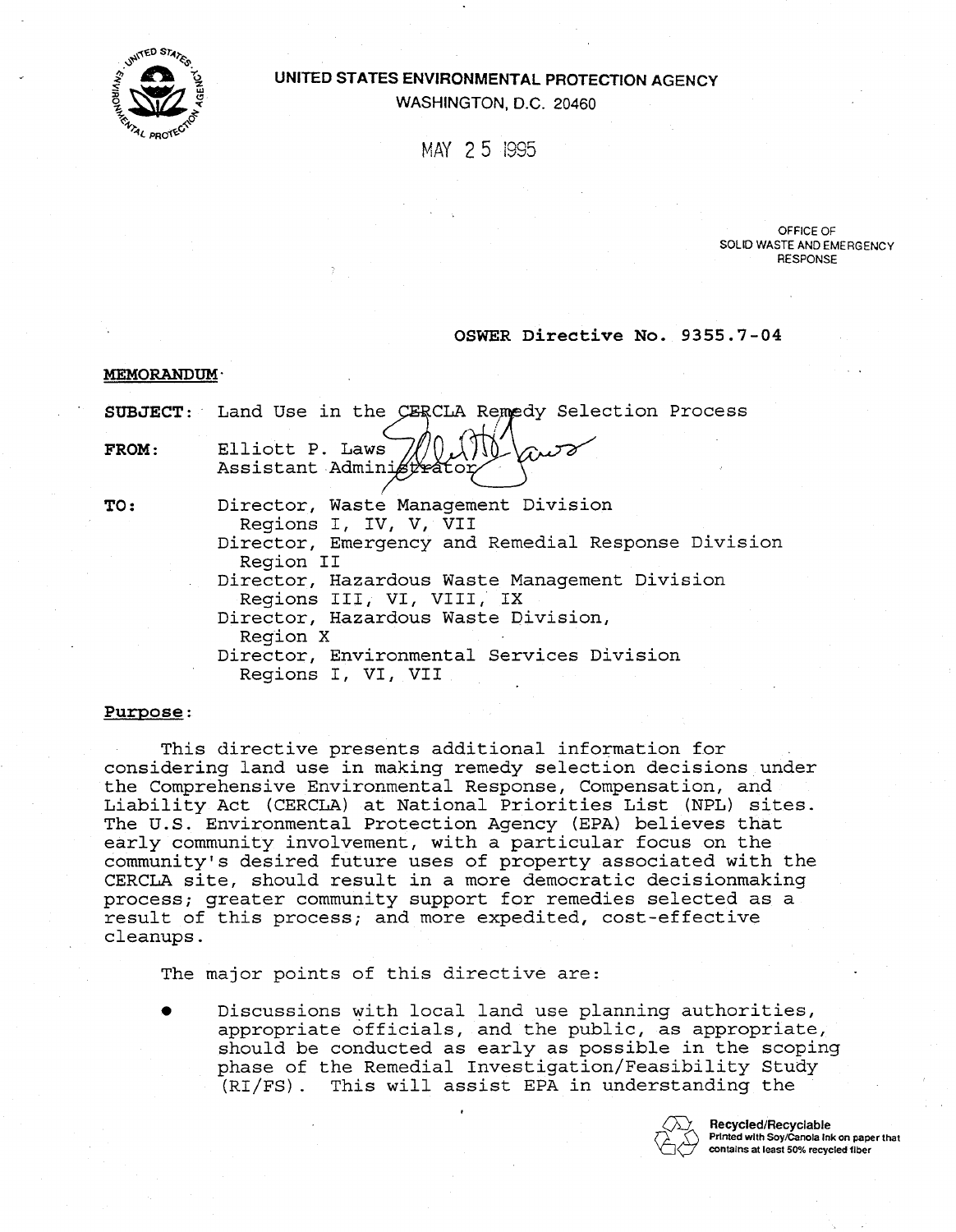reasonably anticipated future uses of the land on which the Superfund site is located;

- � If the site is located in a community that is likely to have environmental justice concerns, extra efforts should be made to reach out to and consult with segments of the community that are not necessarily reached by conventional communication vehicles or through local officials and planning commissions;
- � Remedial action objectives developed during the RI/FS should reflect the reasonably anticipated future land use or uses;
- Future land use assumptions allow the baseline risk assessment and the feasibility study to be focused on developing practicable and cost effective remedial<br>alternatives. These alternatives should lead to s alternatives. These alternatives should lead to site activities which are consistent with the reasonably anticipated future land use. However, there may be reasons to analyze implications associated with additional land uses;
- Land uses that will be available following completion of remedial action are determined as part of the remedy selection process. During this process, the goal of realizing reasonably anticipated future land uses is considered along with other factors. Any combination of unrestricted uses, restricted uses, or use for longterm waste management may result.

Discussions with local land use authorities and other locally affected parties to make assumptions about future land use are also appropriate in the RCRA context. EPA recognizes that RCRA facilities typically are industrial properties that are actively managed, rather than the abandoned sites that are often addressed under CERCLA. Therefore, consideration of non residential uses is especially likely to be appropriate for RCRA facility cleanups. Decisions regarding future land use that are made as part of RCRA corrective actions raise particular issues for RCRA (e.g., timing, property transfers, and the viability of long-term permit or other controls) in ensuring protection of human health and the environment. EPA intends to address the issue of future land use as it relates specifically to RCRA facility cleanups in subsequent guidance and/or rulemakings.

This guidance is also relevant for Federal Facility sites. Land use assumptions at sites that are undergoing base closure may be different than at sites where a Federal agency will be maintaining control of the facility. Most land management agency sites will remain in Federal ownership after remedial actions. In these cases, Forest Land Management Plans and other resource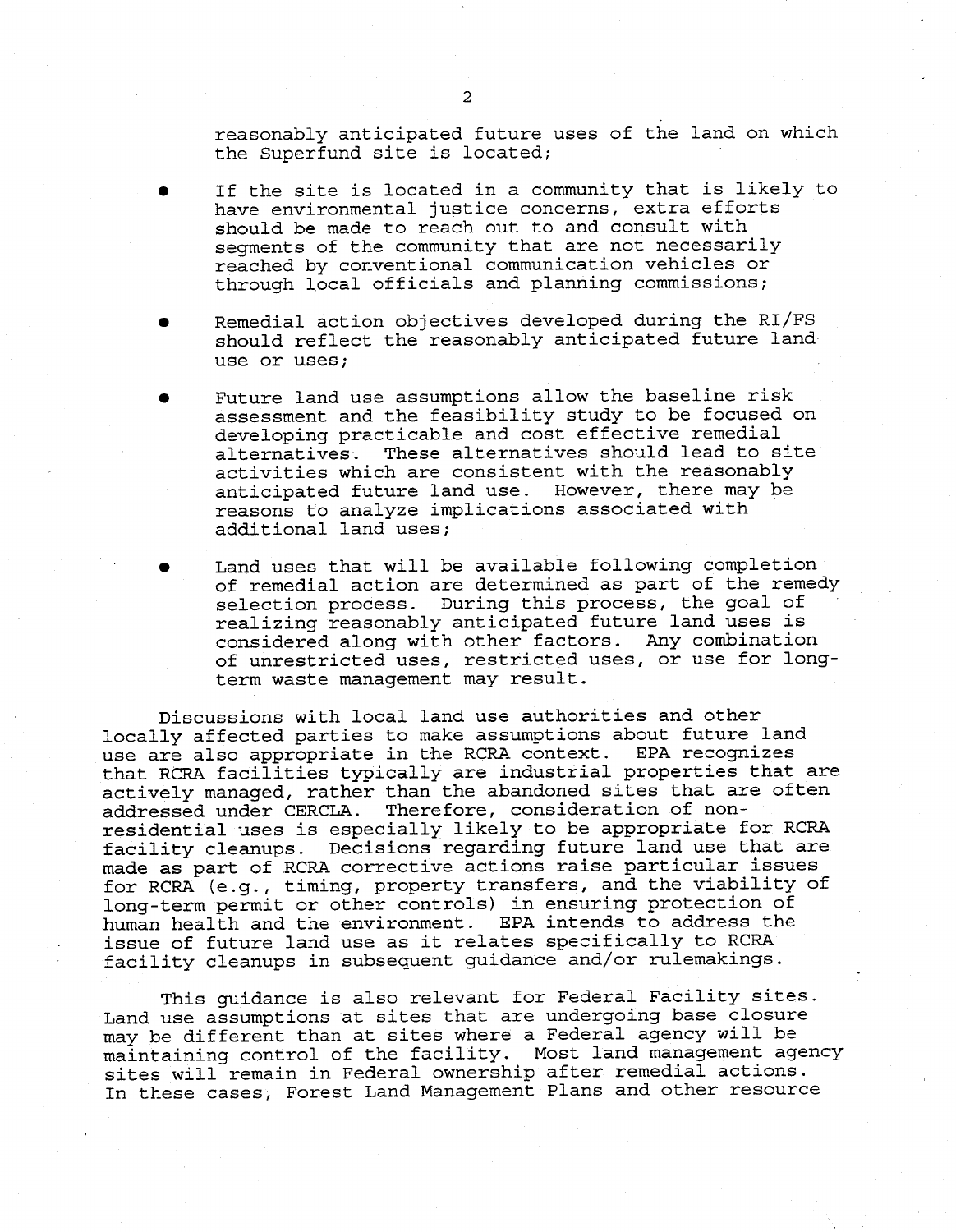management guidelines may help develop reasonable assumptions about future uses of the land. At all such sites, however, this document can focus the land use consideration toward appropriate options.

## Background:

Reasonably anticipated future use of the land at NPL sites is an important consideration in determining the appropriate extent of remediation. Future use of the land will affect the types of exposures and the frequency of exposures that may occur to any residual contamination remaining on the site, which in turn affects the nature of the remedy chosen. On the other hand, the alternatives selected through the National Oil and Hazardous Substance Contingency Plan (NCP) [55 Fed. Reg. 8666, March 8, 19901 process for CERCLA remedy selection determine the extent to which hazardous constituents remain at the site, and therefore affect subsequent available land and ground water uses.

The NCP preamble specifically discusses land use assumptions regarding the baseline risk assessment. The baseline risk assessment provides the basis for taking a remedial action at a Superfund site and supports the development of remedial action objectives.. Land.use assumptions affect the exposure pathways that are evaluated in the baseline risk assessment. Current land use is critical in determining whether there is a current risk associated with a Superfund site, and future land use is important in estimating potential future threats. The results of the risk assessment aid in determining the degree of remediation necessary to ensure long-term protection at NPL sites.

EPA has been criticized for too often assuming that future use will be residential. In many cases, residential use is the least restricted land use and where human activities are associated with the greatest potential for exposures. This directive is intended to facilitate future remedial decisions at NPL sites by outlining a public process and sources of information which should be considered in developing reasonable assumptions regarding future land use.

This directive expands on discussions provided in the preamble to the National Oil and Hazardous Substance Contingency Plan (NCP); "Risk Assessment Guidance for Superfund Vol. I, Human Health Evaluation Manual" (Part A) (EPA/540/l-89/002, Dec. 1989); "Guidance for Conducting Remedial Investigations and Feasibility Studies Under CERCLA" (OSWER Directive 9355.3-01, Oct. 1988); and 1

Federal agency responsibility under CERCLA 120(h) (3), which relates to additional clean up which may be required to allow for unrestricted use of the property, is not addressed in this guidance.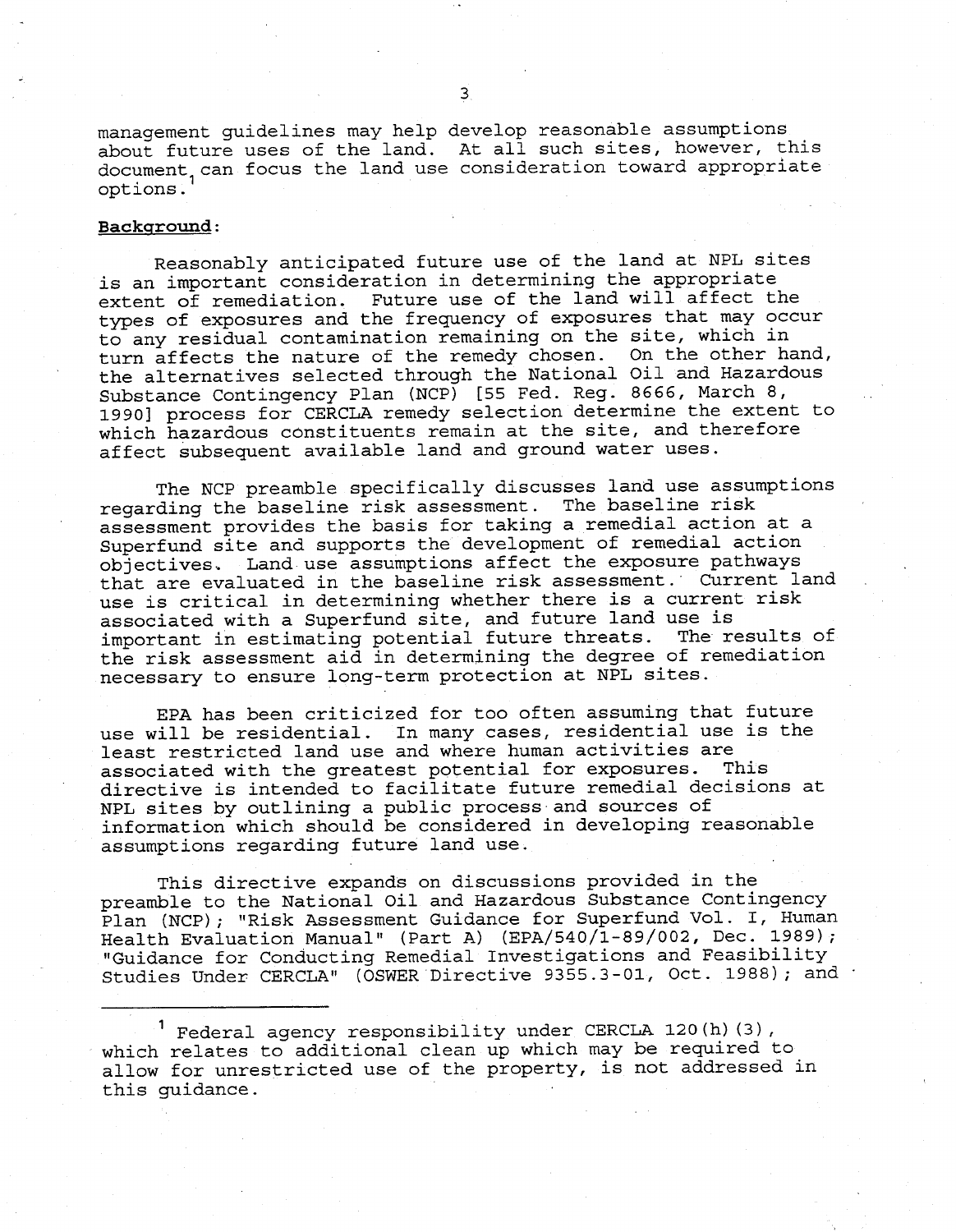"Role of the Baseline Risk Assessment in Superfund Remedy Selection Decisions" (OSWER Directive 9355.0-30, April 22, 1991).

This land use directive may have the most relevance in situations where surface soil is the primary exposure pathway. Generally, where soil contamination is impacting ground water, protection of the ground water may drive soil cleanup levels. Consideration of future ground water use for CERCLA sites is not addressed in this document. There are separate expectations established for ground water in the NCP rule section 300.430 (a)(1)(iii) (F) that "EPA expects to return usable ground waters to their beneficial uses wherever practicable, within a timeframe that is reasonable given the particular circumstances of the site. "

#### Objective

This directive has two primary objectives. First, this directive promotes early discussions with local land use planning authorities, local officials, and the public regarding reasonably anticipated future uses of the property on which an NPL site is<br>located. Second, this directive promotes the use of that . Second, this directive promotes the use of that information to formulate realistic assumptions regarding future land use and clarifies how these assumptions fit in and influence the baseline risk assessment, the development of alternatives, and the CERCLA remedy selection process.

#### Implementation

The approach in this guidance is meant to be considered at current and future sites in the RI/FS pipeline, to the extent possible. This directive is not intended to suggest that previcus remedy selection decisions should be re-opened.

#### Developing Assumptions About Future Land Use

In order to ensure use of realistic assumptions regarding future land uses at a site, EPA should discuss reasonably anticipated future uses of the site with local land use planninq authorities, local officials, and the public, as appropriate, as<br>early as possible during the scoping phase of the RI/FS. EPA should gain an understanding of the reasonably anticipated future. land uses at a particular Superfund site to perform the risk assessment and select the appropriate remedy.

A visual inspection of the site and its surrounding area is a good starting point in developing assumptions regarding future land use. Discussions with the local land use authorities and appropriate officials should follow. Discussions with the public can be accomplished through a public meeting and/or other means. By developing realistic assumptions based on information gathered from these sources early in the RI/FS process, EPA may develop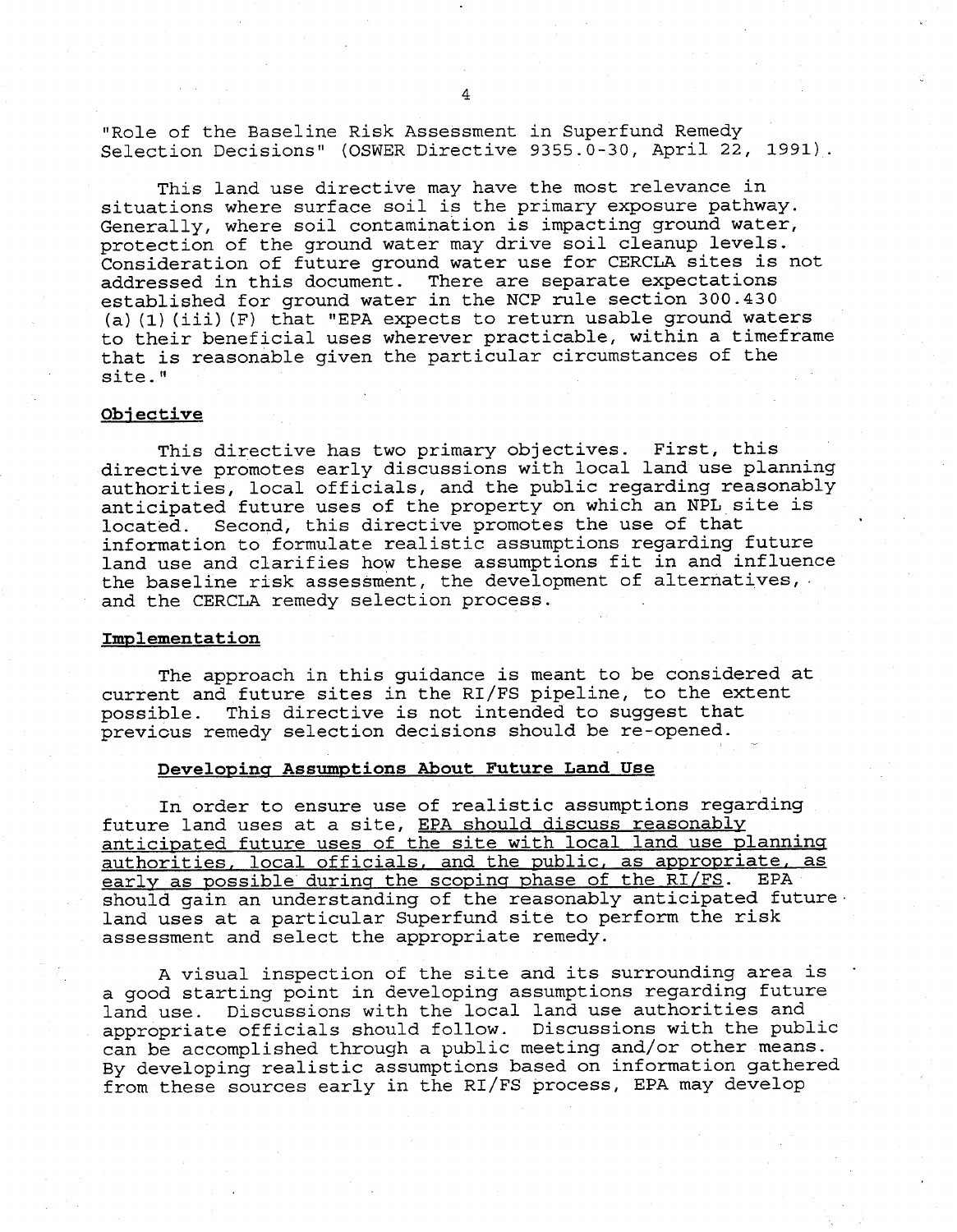remedial alternatives that are consistent with the anticipated future use.

The development of assumptions regarding the reasonably anticipated future land use should not become an extensive, independent research project. Site managers should use existing information to the extent possible, much of which will be available from local land use planning authorities. Sources and types of information that may aid EPA in determining the reasonably anticipated future land use include, but are not limited to:

- Current land use
- Zoning laws
- Zoning maps
- Comprehensive community master plans
- Population growth patterns and projections (e.g., Bureau of Census projections)
- Accessibility of site to existing infrastructure (e.g., transportation and public utilities)
- Institutional controls currently in place
- Site location in relation to urban, residential, commercial, industrial, agricultural and recreational areas
- � Federal/State land use designation (Federal/State control over designated lands range from established uses for the general public, such as national parks or State recreational areas, to governmental facilities providing extensive site access restrictions, such as Department of Defense facilities
- Historical or recent development patterns
- Cultural factors (e.g., historical sites, Native American religious sites)
- Natural resources information
- Potential vulnerability of ground water to contaminants that might migrate from soil
- Environmental justice issues
- Location of on-site or nearby wetlands
- $\bullet$ Proximity of site to a floodplain
- Proximity of site to critical habitats of endangered or threatened species
- Geographic and geologic information
- Location of Wellhead Protection areas, recharge areas, and other areas identified in a State's Comprehensive Ground-water Protection Program

These types of information should be considered when developing the assumptions about future land use. Interaction with the public, which includes all stakeholders affected by the site, should serve to increase the certainty in the assumptions made regarding future land use at an NPL site and increase the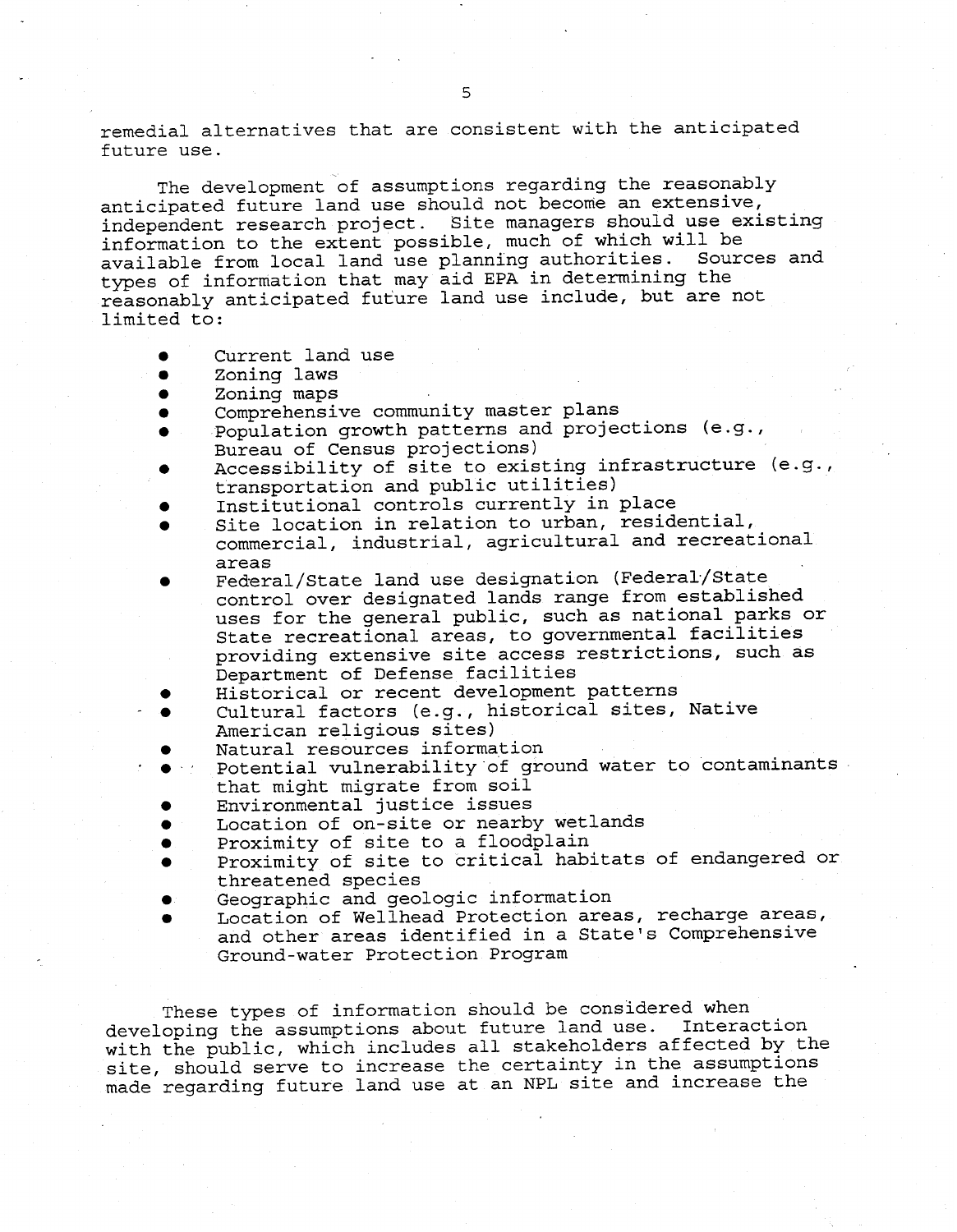confidence expectations about anticipated future land use are, in fact, reasonable.

For example, future industrial land use is likely to be a reasonable assumption where a site is currently used for industrial purposes, is located in an area where the surroundings are zoned for industrial use, and the comprehensive plan predicts the site will continue to be used for industrial purposes.

# Community Involvement

NPL sites are located in diverse areas of the country, with great variability in land use planning practices. For some NPL sites, the' future land use of a site may have been carefully considered through local, public, participatory, planning processes, such as zoning hearings, master plan approvals or other vehicles. When this is the case, local residents around the Superfund site are likely to demonstrate substantial agreement with the local land use planning authority on the future use of the property. Where there is substantial agreement among local residents and land use planning agencies, owners and developers, EPA can rely with a great deal of certainty on the future land use already anticipated for the site. For other NPL sites, however, the absence or nature of a local planning process may yield considerably less certainty about what assumptions regarding future use are reasonable. In some instances the local residents near the Superfund site may feel disenfranchised from the local land use planning and development process. This may be an especially important issue where there are concerns regarding environmental justice in the neighborhood around the NPL site. Consistent with the principle of fairness, EPA should make an extra effort to reach out to the local community to establish appropriate future land use assumptions at such sites.

## Land Use Assumptions in the Baseline Risk Assessment

Future land use assumptions allow the baseline risk assessment and the feasibility study to focus on the development of practicable and cost-effective remedial alternatives, leadinq to site activities which are consistent with the reasonably anticipated. future land use.

The baseline risk assessment generally needs only to consider the reasonably anticipated future land use; however, it may be valuable to evaluate risks associated with other land uses. The NCP preamble (55 Fed. Reg. 8710) states that in the baseline risk assessment, more than one future land use assumption may be considered when decision makers wish to understand the implications of unexpected exposures. Especially where there is some uncertainty regarding the anticipated future land use, it may be useful to compare the potential risks associated with several land use scenarios to estimate the impact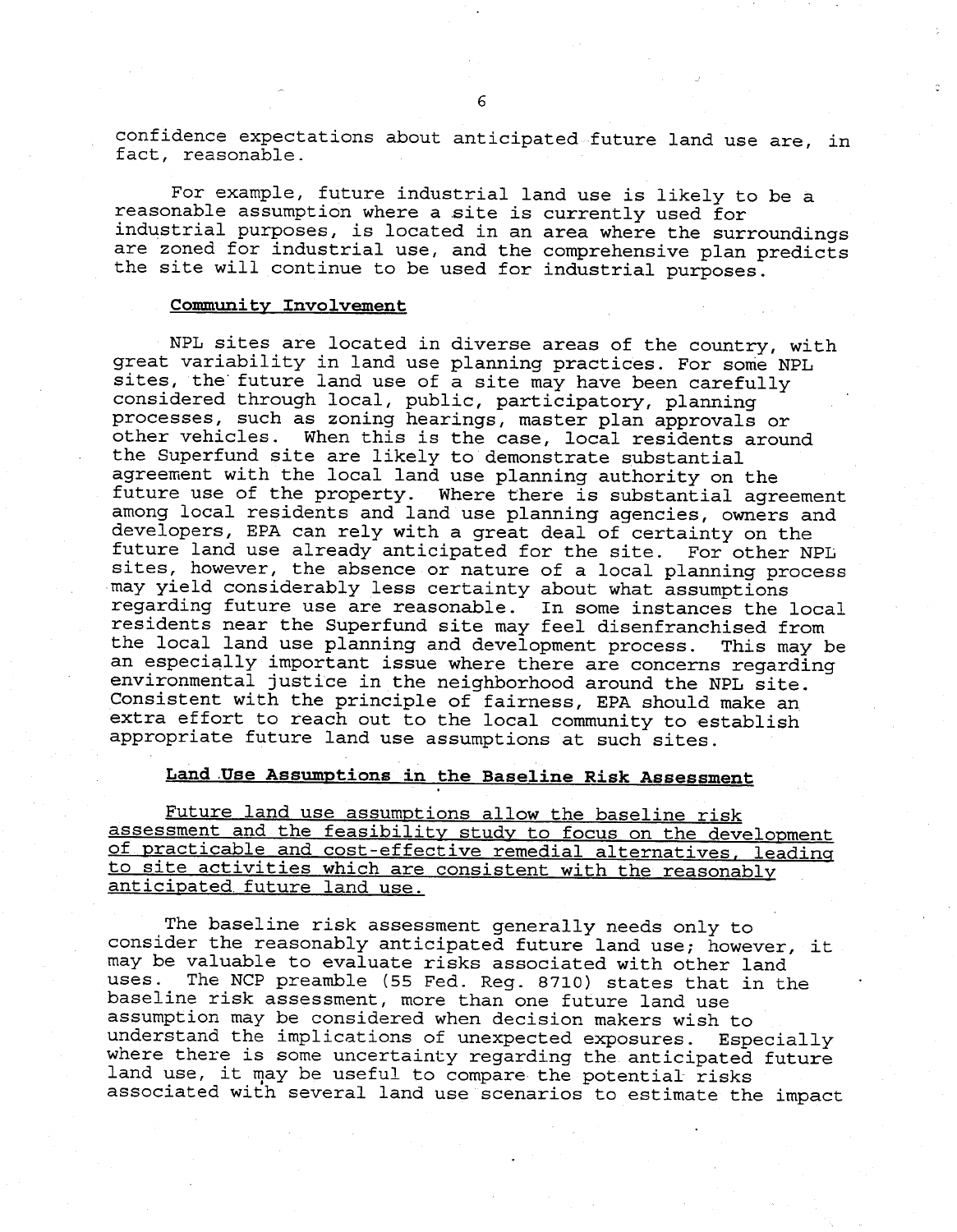on human health and the environment should the land use unexpectedly change. The magnitude of such potential impacts may be an important consideration in determining whether and how institutional controls should be used to restrict future uses. If the baseline risk assessment evaluates a future use under which exposure is limited, it will not serve the traditional role, evaluating a "no action" scenario. A remedy, i.e. institutional controls to limit future exposure, will be required to protect human health and the environment. In addition to analyzing human health exposure scenarios associated with certain land uses, ecological exposures may also need to be considered.

#### Developing Remedial Action Objectives

Remedial action objectives provide the foundation upon which remedial cleanup alternatives are developed. In general, remedial action objectives should be developed in order to develop alternatives that would achieve cleanup levels associated with the reasonably anticipated future land use over as much of the site as possible. EPA recognizes, however, that achieving either the reasonably anticipated land use, or the land use preferred by the community, may not be practicable across the entire site, or in some cases, at all. For example, as RI/FS data become available, they may indicate that the remedial alternatives under consideration for achieving a,level of cleanup consistent with the reasonably anticipated future land use are not cost-effective nor practicable. If this is the case, the remedial action objective may be revised which may result in different, more reasonable land use(s) .

EPA's remedy selection expectations described in section 300.430(a) (1)(iii) of the NCP should also be considered when developing remedial action objectives. Where practicable, EPA expects to treat principal threats, to use engineering controls such as containment for low-level threats, to use institutional controls to supplement engineering controls, to consider the use of innovative technology, and to return usable ground waters to beneficial uses to protect human health and the environment. (Some types of applicable or relevant and appropriate requirements (ARARS) define protective cleanup levels which may, in turn, influence post-remediation land use potential.)

In cases where the future land use is relatively certain, the remedial action objective generally, should reflect this land use. Generally, it need not include alternative land use scenarios unless, as discussed above, it is impracticable. to provide a protective remedy that allows for that use. A landfill site is an example where it is highly likely that the future land use will remain unchanged. (i.e., long-term waste management area) , given the NCP'S expectation that treatment of high volumes of waste generally will be impracticable and the fact that EPA's presumptive remedy for landfills is containment. In such a case,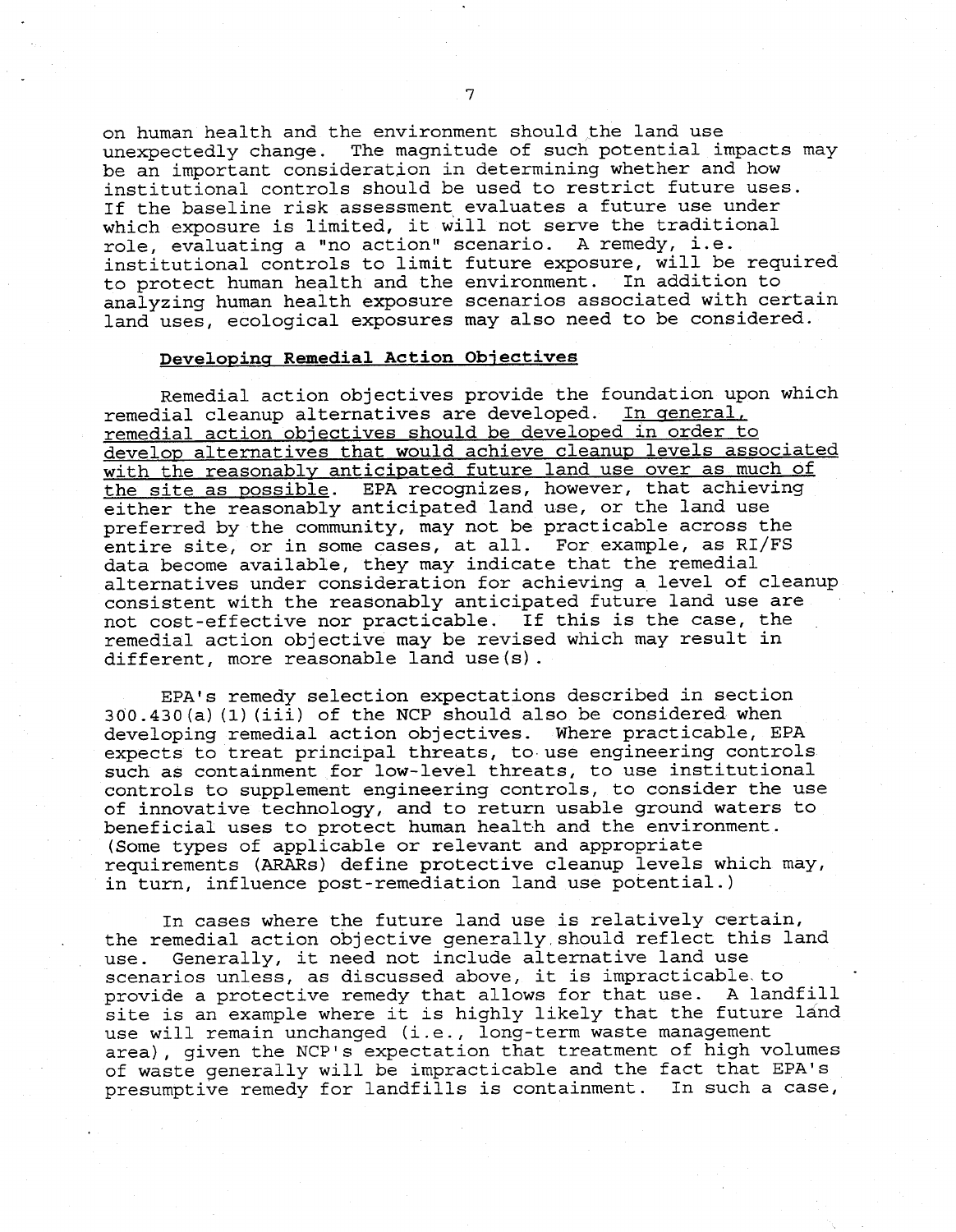a remedial action objective could be established with a very high degree of certainty to reflect the reasonably anticipated future land use.

In cases where the reasonably anticipated future land use is highly uncertain, a range of the reasonably likely future land uses should be considered in developing remedial action objectives. These likely future land uses can be reflected by developing a range of remedial alternatives that will achieve different land use potentials. The remedy selection process will determine which alternative is most appropriate for the site and, consequently, the land use(s) available following remediation.

As discussed in "Role of the Baseline Risk Assessment in Superfund Remedy Selection Decisions" (OSWER Directive 9355.0-30; April 22, 1991), EPA has established a risk range for carcinogens within which EPA strives to manage site risks. EPA recognizes that a specific cleanup level within the acceptable risk range may be associated with more than one land use (e.g., an industrial cleanup to 10 may also allow for residential use at a 10<sup>\*</sup> risk level.) It is not EPA's intent that the risk range be partitioned into risk standards based solely on categories of land use (e.g., with residential cleanups at the 10 level and industrial cleanups at the 10<sup>4</sup> risk level.) Rather, the risk range provides the necessary flexibility to address 'the technical and cost limitations, and the performance and risk uncertainties inherent in all waste remediation efforts.

# Land Use Considerations in Remedv Selection

As a result of the comparative analysis of alternatives with respect to EPA's nine evaluation criteria, EPA selects a sitespecific remedy. The remedy determines the cleanup levels, the volume of contaminated material to be treated, and the volume of contaminated material to be contained. Consequently, the remedy selection decision determines the size of the area that can be returned to productive use and the particular types of uses that will be possible following remediation.

The volume and concentration of contaminants left on-site, and thus the degree of residual risk at a site, will affect future land use. For example, a remedial alternative may include leaving in place contaminants in soil at concentrations protective for industrial exposures, but not protective for residential exposures. In this case, institutional controls should be used to ensure that industrial use of the land is maintained and to prevent risks from residential exposures. Conversely, a remedial alternative may result in no waste left in place and allow for unrestricted use (e.g., residential use).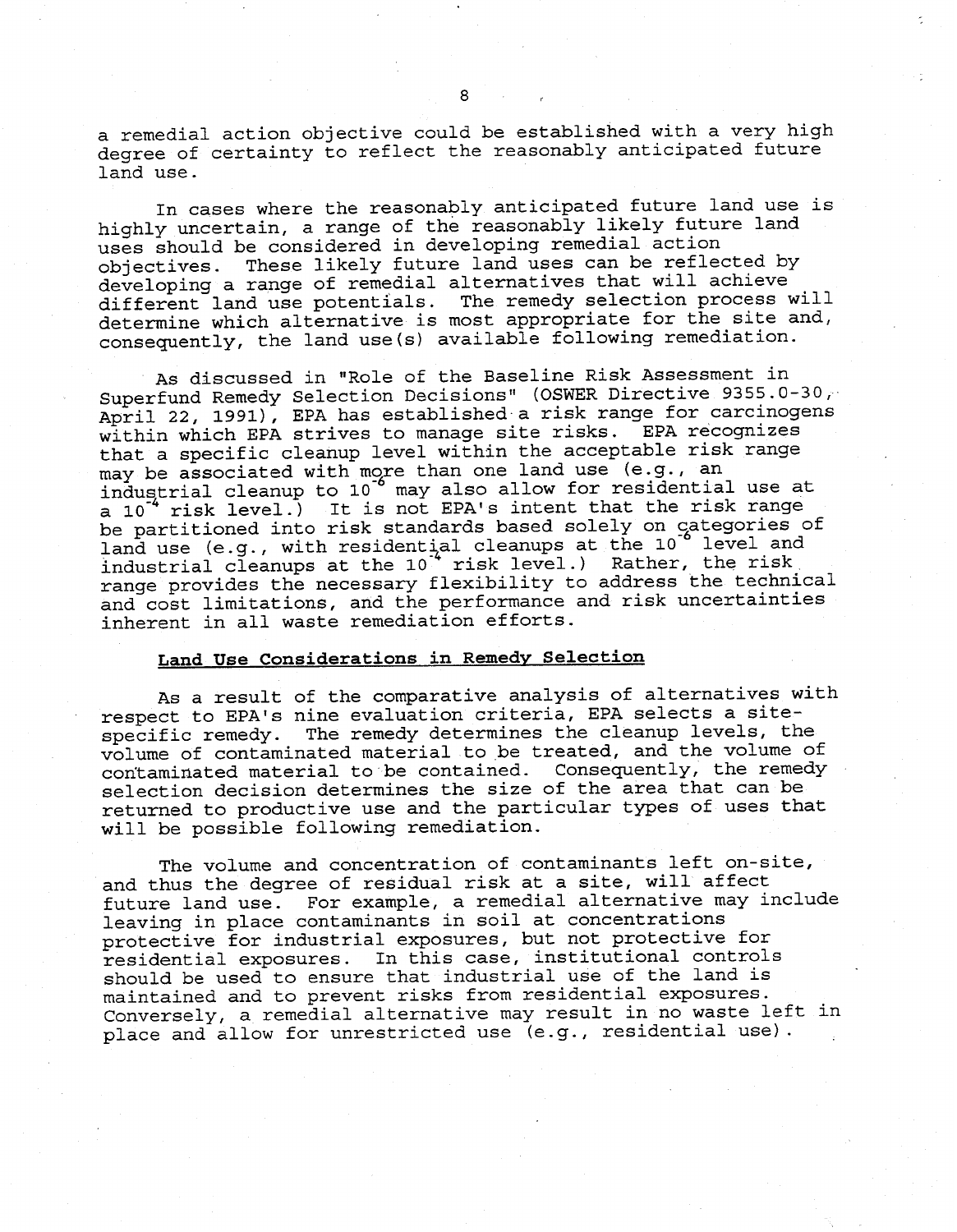# Results of Remedy Selection Process

Several potential land use situations could result from EPA's remedy selection decision. They are:

- The remedy achieves cleanup levels that allow the entire site to be available for the reasonably anticipated future land use in the baseline risk assessment (or, where future land use is uncertain, all uses that could reasonably be anticipated) .
- The remedy achieves cleanup levels that allow most, but not all, of the site to be available for the reasonably anticipated future land use. For example, in order to be cost effective and practicable, the remedy may require creation of a long-term waste management area for containment of treatment residuals or low-level waste on a small portion of the site. The cleanup levels in this portion of the site might allow for a more restricted land use.
- The remedy achieves cleanup levels that require a more restricted land use than the reasonably anticipated future land use for the entire site. This situation occurs when no remedial alternative that is cost effective or practicable will achieve the cleanup levels consistent with the reasonably anticipated future land use. The site may still be used for productive purposes, but the use would be more restricted than the reasonably anticipated future land use. Furthermore, the more restricted use could be a long-term waste management area over all or a portion of the site.

# Institutional Controls

If any remedial alternative developed during the FS will require a restricted land use in order to be protective, it is essential that the alternative include components that will ensure that it remain protective. In particular, institutional controls will generally have to be included in the alternative to prevent an unanticipated change in land use that could result in unacceptable exposures to residual contamination, or, at a minimum, alert future users to the residual risks and monitor for any changes in use. In such cases, institutional controls will play a key role in ensuring long-term protectiveness and should be evaluated and implemented with the same degree of care as is given to other elements of the remedy. In developing remedial alternatives that include institutional controls, EPA should determine: the type of institutional control to be used, the existence of the authority to implement the institutional control, and the appropriate entity's resolve and ability to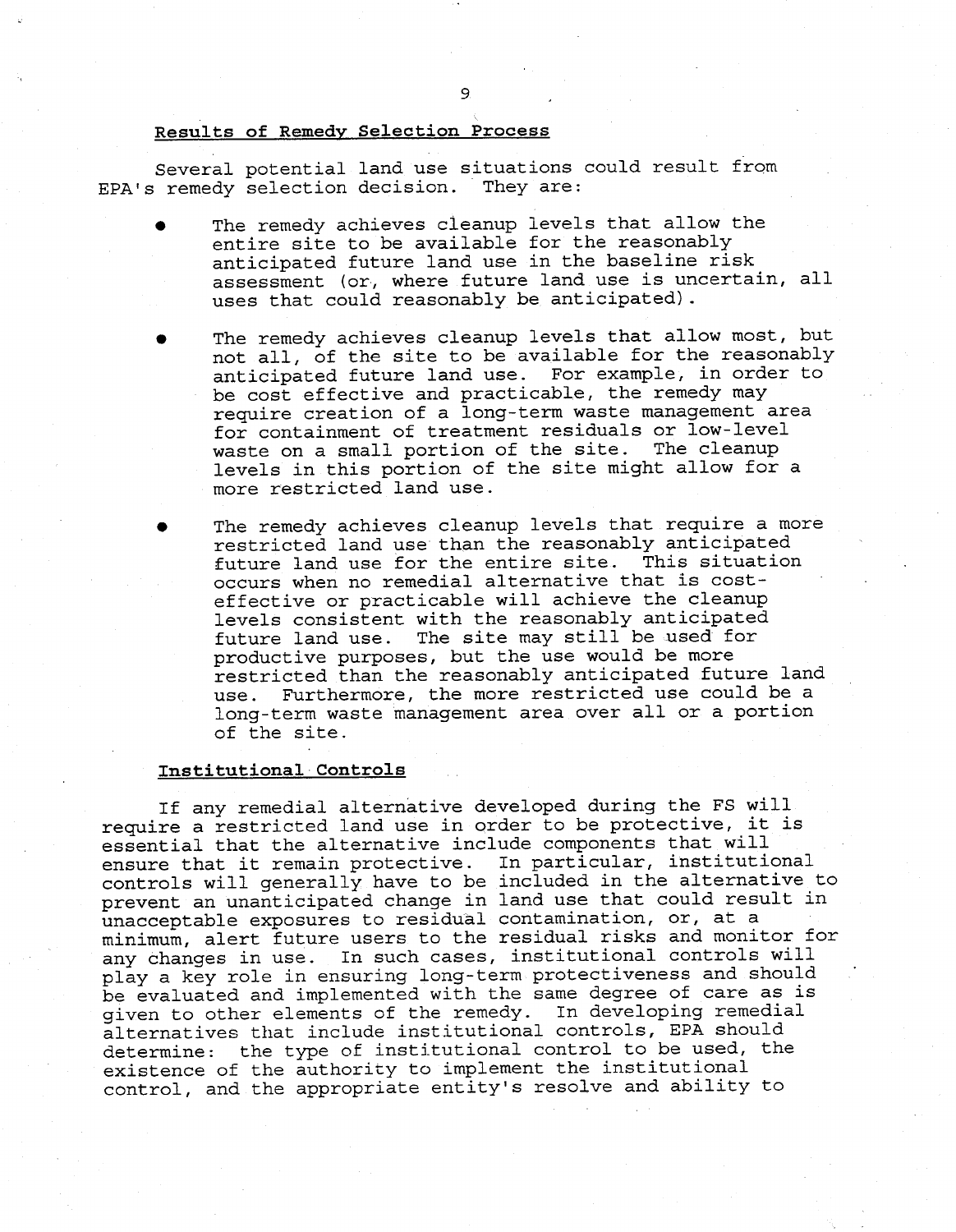implement the institutional control. An alternative may anticipate two or more options for establishing institutional control's, but should fully evaluate all such options. A variety of institutional controls may be used such as deed restrictions and deed notices, and adoption of land use controls by a local government. These controls either prohibit certain kinds of site uses or, "at a minimum, notify potential owners or land users of the presence of hazardous substances remaining on site at levels that are not protective for all uses. Where exposure must be limited to assure protectiveness, a deed notice alone generally will not provide a sufficiently protective remedy. While the ROD need not always specify the precise type of control to be imposed, sufficient analysis should be shown in the FS and ROD to support a conclusion that effective implementation of institutional controls can reasonably be expected.

Suppose, for example, that a selected remedy will be protective for industrial land use and low levels of hazardous substances will remain on site. An industry may still be able to operate its business with the selected remedy in place. Institutional controls, however, generally will need to.be established to ensure the land is not used for other, less restricted purposes, such as residential use, or to alert potential buyers of any remaining contamination.

## <u>Future Changes in Land Use</u>

Where waste is left on-site at levels that would require limited use and restricted exposure, EPA will conduct reviews at least every five years to monitor the site for any changes. Such reviews should analyze the implementation and effectiveness of institutional controls with the same degree of care as other parts of the remedy. Should land use change, it will be necessary to evaluate the implications of that change for the selected remedy, and whether the remedy remains protective. EPA's role in any subsequent additional cleanup will be determined on a site-specific basis. If landowners or others decide at a future date to change the land use in such a way that makes further cleanup necessary to ensure protectiveness, CERCLA does not prevent them from conducting such a cleanup as long as protectiveness of the remedy is not compromised. (EPA may invoke CERCLA section 122(e)(6), if necessary, to prevent actions that are inconsistent with the original remedy.) In general, EPA would not expect to become involved actively in the conduct or oversight of such cleanups. EPA, however, retains its authority to take further response action where necessary to ensure protectiveness.